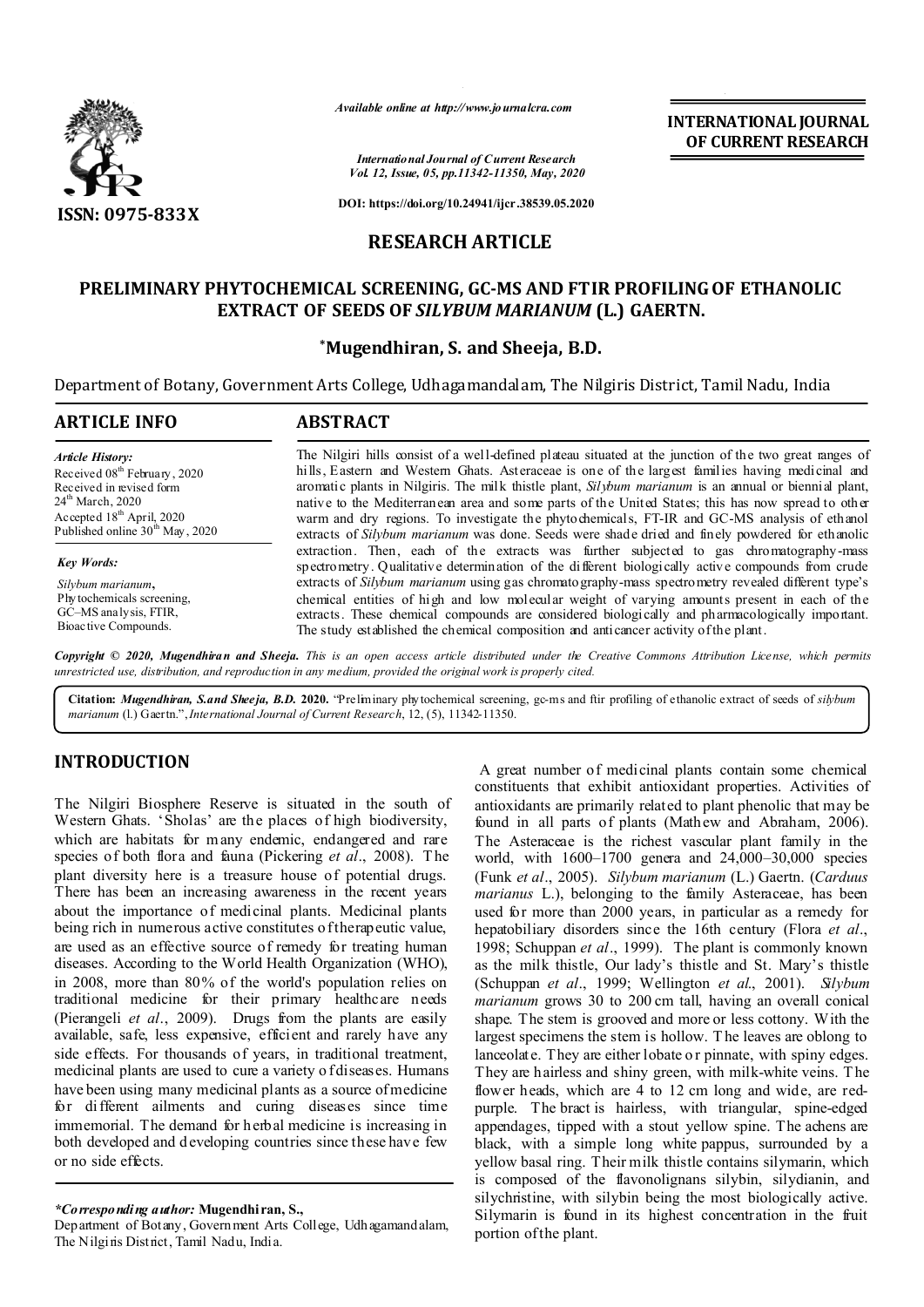This is also found in the leaves and seeds. The seeds also contain betaine, trimethylglycine, a essential fatty acids, which may contribute to silymarin's hepatoprotective and antiinflammatory effects (Ramasamy and Agarwal, 2008). The oil is a by-product of silymarin production. Milk thistle seeds contain a relatively high amount of oil (20–25%) (Khan *et al*.,1985). Extracted oil contains phospholipids and a high content of vitamin E, serving as a potential natural source of vitamin E (Vojtisek *et al*., 1991). Gaurav Kumar *et al*., 2010 studied the efficacy o f bioactive extracts of 15 medicinal plants against multi bacteria, detected major groups of compounds as the most active fraction of four extracts by infrared spectroscopy. Iqbal Ahmad and Aqil, 2007 reported Saponins in crude dry powder of 11 plants using FT IR spectroscopy. Kareru *et al*., 2008 studied FT IR spectroscopic analysis in the powder samples of leaf, stem, and root of *Eclipta alba* and *Eclipta prostrata*. Muruganantham *et al*., 2009 recorded the functional groups in various extracts of *Aerva lanata* using spectroscopic method. Ragavendran *et al*., 2011 screened the bioactive group of chemicals in the dry leaf powder of *Calotropis gigantea* by FTIR analysis. Oil has to be removed from seeds before the extraction o f silymarin.

*Silybum marianum* is an annual or biennial plant, native to the Mediterranean area and some parts of the United States, which has now spread to other w arm and dry regions (Hadolin *et al*., 2001). It has been reported that the extracted oil from milk thistle seed contains fatty acids such as linoleic acid, oleic acid, linolenic acid, palmitic, acid and stearic acid and it has been suggested as being suitable as edible oil (El-Mallah et al., 2003; Hadolin *et al*., 2001 ). G as chromatography has a very wide field o fapplications. But, its first and main area of use is in the separation and analysis of multi- component mixtures such as essential oils, hydrocarbons, and solvents (Kadhim *et al*., 2016; Mohammed *et al*., 2016; Pierangeli *et al*., 2009). GC-MS has become a highly recommended tool for monitoring and tracking organic pollutants in the environment. GC-MS is exclusively used for the analysis of esters, fatty acids, alcohols, aldehydes, terpenes, *etc*. It is the key tool used in sports anti-doping laboratories to test athlete's urine samples for prohibited performance - enhancing drugs like anabolic steroids. Several GC-MS have left earth for the astrochemistry studies. As a unique and powerful technology the GC-MS provides a rare opportunity to perform the analysis of new compounds for characterization and identification of synthesized or derivatized compounds (Abeer *et al*., 2017). Its simplicity, sensitivity, and effectiveness in separating components of mixtures, gas chromatography is one of the most important tools in chemistry. It is widely used for quantitative and qualitative analysis of mixtures, for the purification of compounds, and the determination of such thermochemical constants as heats of solution and vaporization, vapour pressure, and activity coefficients (Vyas, 1998; Kaushik *et al*., 2002; Chaman Lal and Verma, 2006; De-Fatima *et al*., 2006; Milne, 1993; Andrew Marston, 2007). The present study was designed to screen the bioactive photochemical present in the plant *Silybum marianum* seeds using GCMS analysis and FTIR.

# **MATERIALS AND METHODS**

**Plant collection and extract preparation:** The *Silybum marianum* seeds were collected from Udhagamandalam, T amil Nadu, India. The voucher specimen for plant species were collected and identified and with the help of " Flora of the

Presidency o f Madras" (Gamble and Fischer, 1935), The Flora of the South Indian Hill Station (Fyson,1915-20), Flora of Tamil Nadu (Nair and Henry, 1983), The Flora of Tamil Nadu and Carnatic (Mathew, 1983), The Flora of Nilgiris, Tamil Nadu (Sharma *et al*., 1977), and Manual of cultivated plants (Bailey,1949), Western Ghats portal was also used for easy identification and confirmation. Plant specimen is kept in Centre of Medicinal plants Research in Homoeopathy Herbarium, at Emerald Acronym SMPRGH, The Nilgiri District, Tamil Nadu under CCRH, Ministry of AYUSH Emerald (Singh, 2010). The seeds were cleaned and dried in shade for 7 days and then g round well to a fine powder. About 500 g of dry powder was extracted with ethanol (80%) at 70°C by continuous hot percolation using Soxhlet apparatus. The extraction was continued for 24 hrs, and the ethanolic extract was then filtered and kept in a hot air oven at 40°C for 24 hrs to evaporate the ethanol from it. A dark brown residue was obtained. The residue was kept separately in airtight containers and stored in a deep freezer.

**Phytochemical analysis tests:** The phytochemical screening of aqueous, ethanol, methanol, acetone, and ethyl acetate extracts were subjected to different chemical tests for the detection of different phytoconstituents using standard procedures. Identi fying the presence of alkaloids, flavonoids, tannins, saponins, steroids, terpenoids, glycosides, phenols, carbohydrates, Amino acid, and proteins (Peach and Tracey, 1955; Raaman, 2006)

**Fourier Transform Infrared Spectrophotometer (FTIR**): Fourier Transform Infrared Spectrophotometer (FTIR) is perhaps the most powerful tool for identifying the types of chemical bonds (functional groups) present in compounds. The wavelength of light absorbed is characteristic of the chemical bond as can be seen in the annotated spectrum. By interpreting the infrared absorption spectrum, the chemical bonds in a molecule can be determined. Dried powder o f di fferent solvent extracts of *Silybum marianum* seeds were used for FT IR analysis. 10 mg of the d ried extract powder was encapsulated in 100 mg of KBr pellet, to prepare translucent sample discs. The powdered sample of each plant specimen was loaded in FT IR spectroscope (Shimadzu, IR Affinity 1, Japan), with a Scan range from  $400$  to  $4000 \text{cm}^{-1}$  with a resolution of  $4 \text{ cm}^{-1}$ .

**GC–MS analysis:** The shade dried 50 grams powder of s eeds were subjected to extraction in Soxhlet extractor with 70% ethanol for 72 hours (extract yield: 9%) and after extraction the extract was collected. The collected extract was evaporated to dryness and stored at 4 ºC until used. The GC–MS analysis was carried out using a Clarus 500 Perkin – Elmer (Auto system XL) gas chromatograph equipped and coupled to a mass detector T urbo mass gold – Perkin Elmer.

The instrument was set to an initial temperature of 110 °C and maintained at this temperature for 2 min. At the end of this period the oven temperature rose was rose to 280 ºC, at the rate of an increase o f5 °C per min, maintained for 9 min. Injection port temperature was ensured as 200 ºC and helium flow rate as one ml/min. The ionization voltage was 70 eV. The samples were injected in split mode as 10:1. The mass spectral scan range was set at 45-450 (m/z). Using computer searches on a NIST Version –The year 2011 MS data library and comparing the spectrum obtained through GC–MS, compounds present in the plant sample were identified.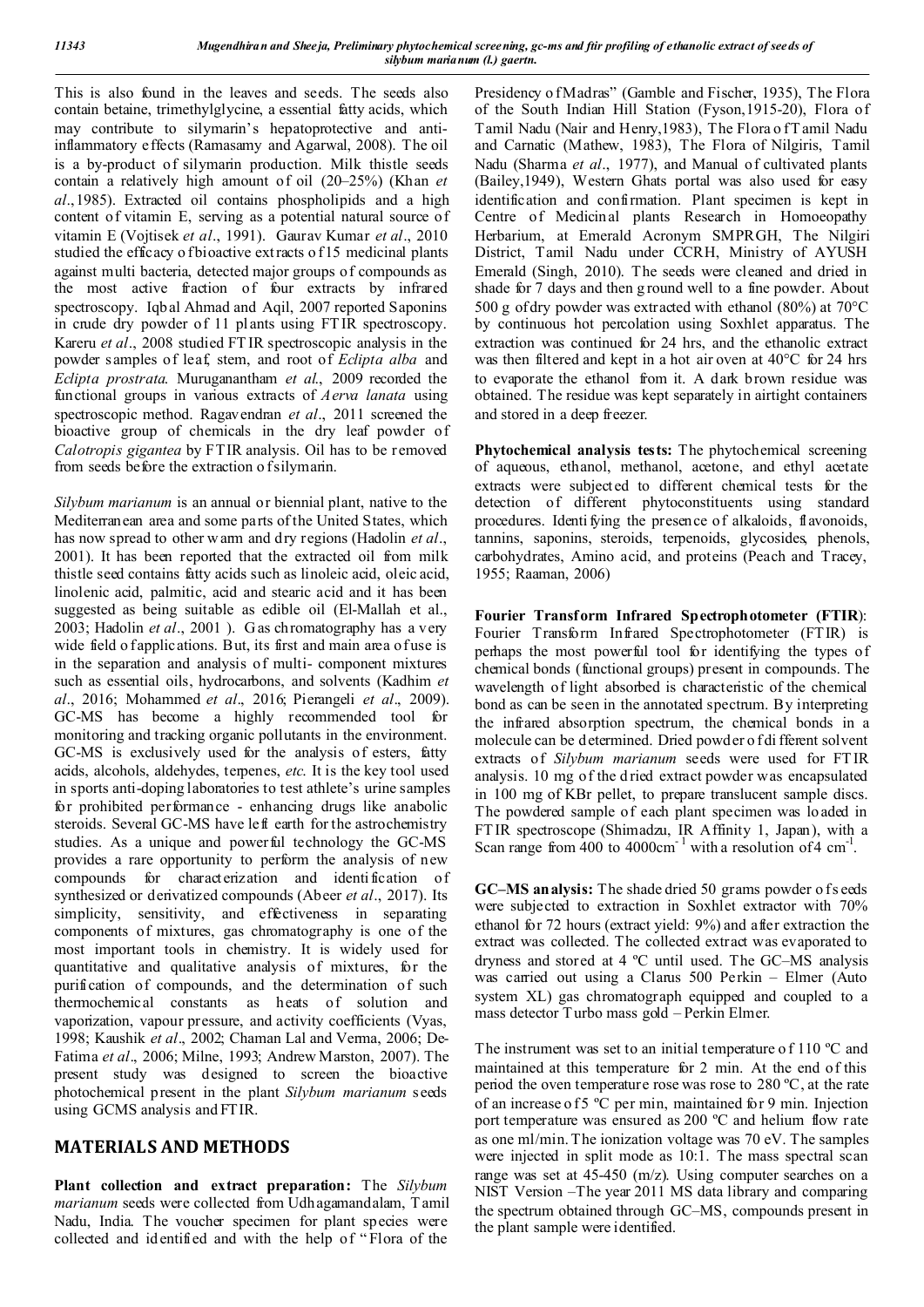## **RESULTS AND DISCUSSION**

The results of phytochemical characterization ethanolic extracts of *Silybum marianum* is shown in Table 1. Phytochemical analysis of an ethanolic extract of the plant also revealed the presence of alkaloids, flavonoids, tannins, saponins, steroids, terpenoids, glycosides, phenols, carbohydrates, amino acid, and proteins.

**QUALITATIVE PHYTOCHEMICAL ANALYSIS:**  Alkaloids were detected using Mayer's reagent. The test was positive indicating the presence o f a very higher concentration level of alkaloids in ethanol solution. Phenols were tested using ferric chloride. Phenols were positive for moderatehigher concentration in ethanol solution. Flavonoids were tested using a few fragments of magnesium ribbon and few drops of concentrated hydrochloric acid. Flavonoids were tested indicating the Ethanol solution present in moderate higher concentration of flavonoids. T annin was detected using concentrated Ferric chloride test. The test was positive indicating the presence of moderate-high concentration of Ethanol solution. Saponins were tested using distilled water; observed the presence indicating to moderate. Terpenoids were detected using a concentrated Ferric chloride test. T he test was positive indicating the presence of Ethanol solution. Steroids were d etected by the Liebermann-Burchard test. Red color was observed which is indicative of the presence of steroids. Corbohydrates were tested using Benedict's reagent which indicates positive for Corbohydrates. Glycosides were tested using aqueous sodium hydroxide reagent. Yellow color is indicates the presence of glycosides. Amino Acid and Proteins were tested using Biuret's. Purple coloration was observed which is indicative of the presence of Amino Acid and proteins.

**FT–IR ANALYSIS:** FT IR spectrum was used to identify the functional group of the active compounds based on the peak value in the region of infrared radiation. The result of FT IR peak values and functional groups is represented in Table 2 and the FTIR spectrum profil e is illustrated in figure 1. FTIR spectrum confirmed the presence of alcohol, phenol, alkanes, alkyl halides, amino acid, carbolic acid, aromatic, and amines in the seeds of the medicinal plant taken. The more intense band occurring at 3618.46 cm<sup>-1</sup>, 3441.01 cm<sup>-1</sup>, 3209.55 cm<sup>-1</sup>, 2916.37 cm<sup>-1</sup>, 2854.65 cm<sup>-1</sup>, 2731.20 cm<sup>-1</sup>, 1743.65 cm<sup>-1</sup>,  $1697.36$  cm<sup>-1</sup>,  $1651.07$  cm<sup>-1</sup>,  $1519.91$  cm<sup>-1</sup>,  $1458.18$  cm<sup>-1</sup>, 1342.46 cm<sup>-1</sup>, 1311.59 cm<sup>-1</sup>, 1165.00 cm<sup>-1</sup>, 956.69 cm<sup>-1</sup>, 817.82 cm<sup>-1</sup>, 756.10 cm<sup>-1</sup>, 725.23 cm<sup>-1</sup>, 617.22 cm<sup>-1</sup>, 516.92 cm<sup>-1</sup> corresponding to O-H/H/C-H/H-C=0/C=O/C-O/C=C/N-O/C-C/C-H/C-N/C-Cl/C=C-H/C-Br stretching, bending, vibration respectively indicate the presence of alcohol, amines, amides, amino acids, aromatics, alkanes, alkynes, alkyl halides, carboxylic acids, carbonyls, nitro compounds, phenols, substituted compounds in seeds of *Silybum marianum.*

**GAS CHROMATOGRAPHY MASS SPECTROSCOPY:** 

From GCMS analysis, 24 active components were detected from the ethanolic Seed extract of *Silybum marianum.* The identification of phytochemical compounds was based on retention time, molecular formula, peak area; molecular weight and medicinal activity are presented in Table 3. Among the identified compounds, Tricyclo[5.2.2.0 (2,6)]undecan-11-one-8,9 or Silane, Trimethylpropoxy is found to be the major compound attained the largest peak (62.96%) with the retention time (2.748 min) which is followed by Disiloxane,

Pentamethyl- (5.94%). Another compound Ethane, 1, 1'-oxybis [2, 2-dimethoxy- showed the peak area of 4.51%. The compound 1- Benzene, 1, 2-Dimethyl- and Kauran-18-AL, 17- (Acetyloxy)- showed the peak area of 3.97%. Benzene, 1,2- Dimethyl- showed the peak area of 3.30%. Propane, 2, 2- Bis(Ethylthio)- showed the peak area of 3.19%. Beta.- Sitosterol - showed the peak area of 2.91%. Benzene, Ethylshowed the peak area o f 1.93%. Stigmasterol- showed a peak area of 1.31%. 1, 2-Benzenedicarboxylic Acid- showed the peak area o f 0.80%. Methyl 3, 3-dimethoxypropionate- showed the peak area of  $0.79\%$ . Phytol showed a peak area of  $0.72\%$ . Bromobenzene P627 showed the peak area of 0.66% Acetic Acid, Butyl Ester- showed the peak area of 0.62%. Benzene, 1, 3-bis (1-methylethyl) - showed the peak area of 0.38%. Benzene, 1, 3-bis(1-methylethyl)- showed the peak area of 0.30%. 1-Hexanol, 2-Ethyl-, 1,1,3,3,5,5,7,7,9,9 ,11,11,13, 13,15, 15-Hex, and Octasiloxane, 1,1,3,3,5, 5,7,7,9,9,1 1,11,13,1 showed the peak area of 0.25% with the retention time 46.23 min. The other compounds showing less prominent peaks are presented in Fig. 2.

Table: 2. Tricyclo [5.2.2.0(2,6)]undecan-11-one-8,9 or Silane, Trimethylpropoxy compound. It has  $2.748$  RT value,  $C_6H_{16}OS_i$ molecular formula, a 132 molecular weight. It was used as antimicrobial, antioxidant, and anticancer activities reported by (Abdul- Aziz *et al*., 2019). Disiloxane, Pentamethylcompound. It has 11.496 RT value,  $C_{16}H_{34}O_5Si_2$  molecular formula, a 362 molecular weight, reported by (Christoph Grondal and Dieter End ers, 2007). Ethane, 1, 1'-oxybis[2,2 dimethoxy- compound. It has 7.447 RT value,  $C_7H_{18}^{8}OS_1$ molecular formula, 146 molecular weight, reported by (Yuvaraj *et al*.,2019). Benzene, 1, 2-Dimethyl-compound. It has 7.447 RT value, C<sub>7</sub>H<sub>18</sub>OS<sub>i</sub> molecular formula, and 146 molecular weight, reported by (Yuvaraj *et al*., 2019). Kauran-18-Al, 17-(Acetyloxy)- Or Hdroxydehydrostevic acid compound. It has  $42.678$  RT value,  $C_{20}H_{30}O_3$  molecular formula, a 318 molecular weight, reported by (Baby Shalini and Sriman Narayanan, 2015; Neeranjana Mehra, Navin Kumar Jain, 2019). Benzene, 1,2-Dimethyl- or O-Xylene compound. It has 3.741 RT value,  $C_8H_{10}$  molecular formula, and 106 molecular weight, reported by (Neeranjana Mehra, Navin Kumar Jain, 2019; Aja *et al*., 2016). Propane, 2,2-Bis (Ethylthio)- compound. It has  $3.324$  RT value,  $C_5H_{14}OS_i$ molecular formula, a 106 molecular weight, reported by (Ki-Hyun Kim *et al*.,2019). Beta-Sitosterol - compound. It has 52.778 RT values, reported by (Peng, 1992). Stigmasterol compound. It has  $51.436$  RT value,  $C_{29}H_{50}O$  molecular formula, a 414 molecular weight, reported by (Awad *et al*., 1996; Mohan *et al*., 2012).

The plant-based compounds have an effective dos age response and minimum side effects when compared to the synthetic compounds. The studies conducted on *Silybum marianum*  (seeds) for *in vitro* biological activities are validated. The presence of most common phytochemicals might be responsible for their therapeutic effects. We report the presence of some of the significant components resolv ed by GC-MS analysis and their biological activities. The elements and functional groups in the ethanol extract of the whole plant of *Ichnocarpus frutescens* using FTIR spectroscopic method (Jayapriya and Gricilda Shoba, 2015). The FT IR spectroscopic analysis of methanolic leaf extract of *Ampelocissus latifolia* for antimicrobial compounds. A survey of literature revealed that the FT IR analysis of functional groups was not done so far with the medicinal plants such as *Phyllanthus amarus, Senna*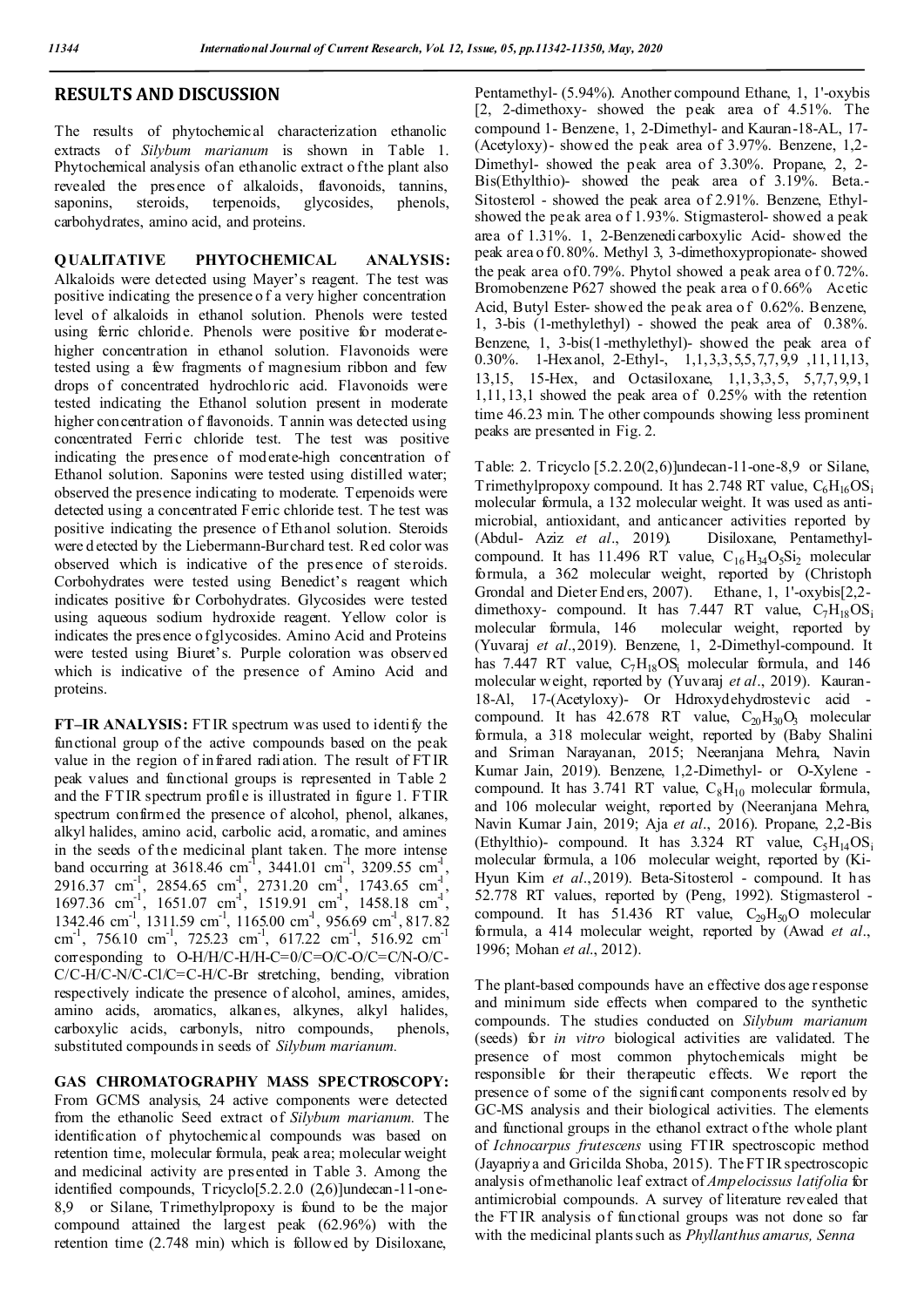| Phy tochemicals | Aqueous | Ethanol | Methanol        | Ethy l ace tate | Chloroform |
|-----------------|---------|---------|-----------------|-----------------|------------|
| Alkaloids       |         | $+++$   | $^{++}$         |                 |            |
| Phenols         | $+++$   | $^{++}$ | $^{++}$         |                 |            |
| Flavonoids      | $+++$   | $^{++}$ | $++$            |                 | $^{++}$    |
| <b>Tannins</b>  | $^{++}$ | $++$    | $^{+}$          | $^{++}$         | $^+$       |
| Saponins        |         | $^{++}$ | $^{\mathrm{+}}$ |                 |            |
| Terpenoids      |         | $+++$   |                 |                 |            |
| Steroids        |         | $^{++}$ | $^+$            |                 |            |
| Carbohy drates  | $^{++}$ | $+++$   | $^{++}$         |                 |            |
| Glycosides      | $^{++}$ | $+++$   | $++$            |                 |            |
| Am ino acids    | $^{++}$ | $^{++}$ | $^{+}$          | $++$            |            |
| Proteins        | $^{++}$ | $++$    |                 |                 |            |

**Table 1.Qualitative phytochemical analysis of seeds of** *Silybum marianum***(L.)Gaertn**

 $+ \rightarrow$  present in small concentration;  $+ \rightarrow$  present in moderately high concentration;  $+ + \rightarrow$  present in very high concentration;--→ absent.

| Table 2. FTIR spectrum analysis of Seeds of Silybum marianum (L.) Gaertn |  |  |  |
|--------------------------------------------------------------------------|--|--|--|
|                                                                          |  |  |  |

| S.No | Frequency $(cm-1)$ | Intensity           | Assignment                          | Characterization                                      |
|------|--------------------|---------------------|-------------------------------------|-------------------------------------------------------|
| 1.   | 3618.46            | Strong, Sharp       | O-H stretch, free hy droxy l        | Alcohol, phenols.                                     |
| 2.   | 3441.01            | Strong Broad        | O-H stretch, H-bonded               | Alcohol, phenols                                      |
| 3.   | 3209.55            | Strong Broad        | O-H stretch, H-bonded, O-H          | Alcohols, phenols, carboxy licacids                   |
|      |                    | Medium              | stretch                             |                                                       |
| 4.   | 2916.37            | Medium Medium       | C-H stretch                         | Alkane s                                              |
| 5.   | 2854.65            | Medium              | C-H stretch                         | Alkane <sub>s</sub>                                   |
| 6.   | 2731.20            | Strong              | $H-C=O$ : $C-H$ stretch             | Aldehy des                                            |
| 7.   | 1743.65            | Strong Strong       | $C=O$ stretch, $C=O$ stretch        | Carbony ls (general) esters, saturated aliphatic      |
| 8.   | 1697.36            | Strong              | $C=O$ stretch                       | $\alpha$ , $\beta$ -unsatura ted a ldehy des, ketones |
| 9.   | 1651.07            | Medium              | $-C=C-$ stretch                     | Alkene <sub>s</sub>                                   |
| 10.  | 1519.91            | Strong              | N-O asymmetric stretch              | Nitro compounds                                       |
| 11.  | 1458.18            | Medium              | $C-C$ stretch (in-ring), $C-H$ bend | Aromatics, alkanes                                    |
|      |                    | Medium              |                                     |                                                       |
| 12.  | 1342.46            | Medium              | N-O symmetric stretch               | Nitro compounds                                       |
| 13.  | 1311.59            | Strong              | $C-N$ stretch                       | Aromatic amines                                       |
| 14.  | 1165.00            | Strong,             | C-O stretch, C-H wag $(-CH_2 X)$ ,  | Alcohols, carboxylicacids, esters, ethers alkyl       |
|      |                    | Medium,             | C-N stretch                         | halides, a liphatic amines                            |
|      |                    | Medium              |                                     |                                                       |
| 15.  | 956.69             | Strong              | $=$ C $-H$ bend                     | Alkene <sub>s</sub>                                   |
| 16.  | 817.82             | Strong              | C-H "oop", C-Cl stretch             | Aromatics, alkyl halides                              |
|      |                    | Medium              |                                     |                                                       |
| 17.  | 756.10             | Medium              | C-Cl stretch                        | Alky l halides                                        |
| 18.  | 725.23             | Medium              | C-Cl stretch                        | Alky l halides                                        |
| 19.  | 617.22             | <b>Broad Strong</b> | $-C=C-H: C-H$ bend                  | Alky nes                                              |
| 20.  | 516.92             | Medium              | C-Br stretch                        | Alky l halides                                        |



**Figure 1. FTIR spectrum analysis of Seeds of** *Silybum marianum***(L.) Gaertn**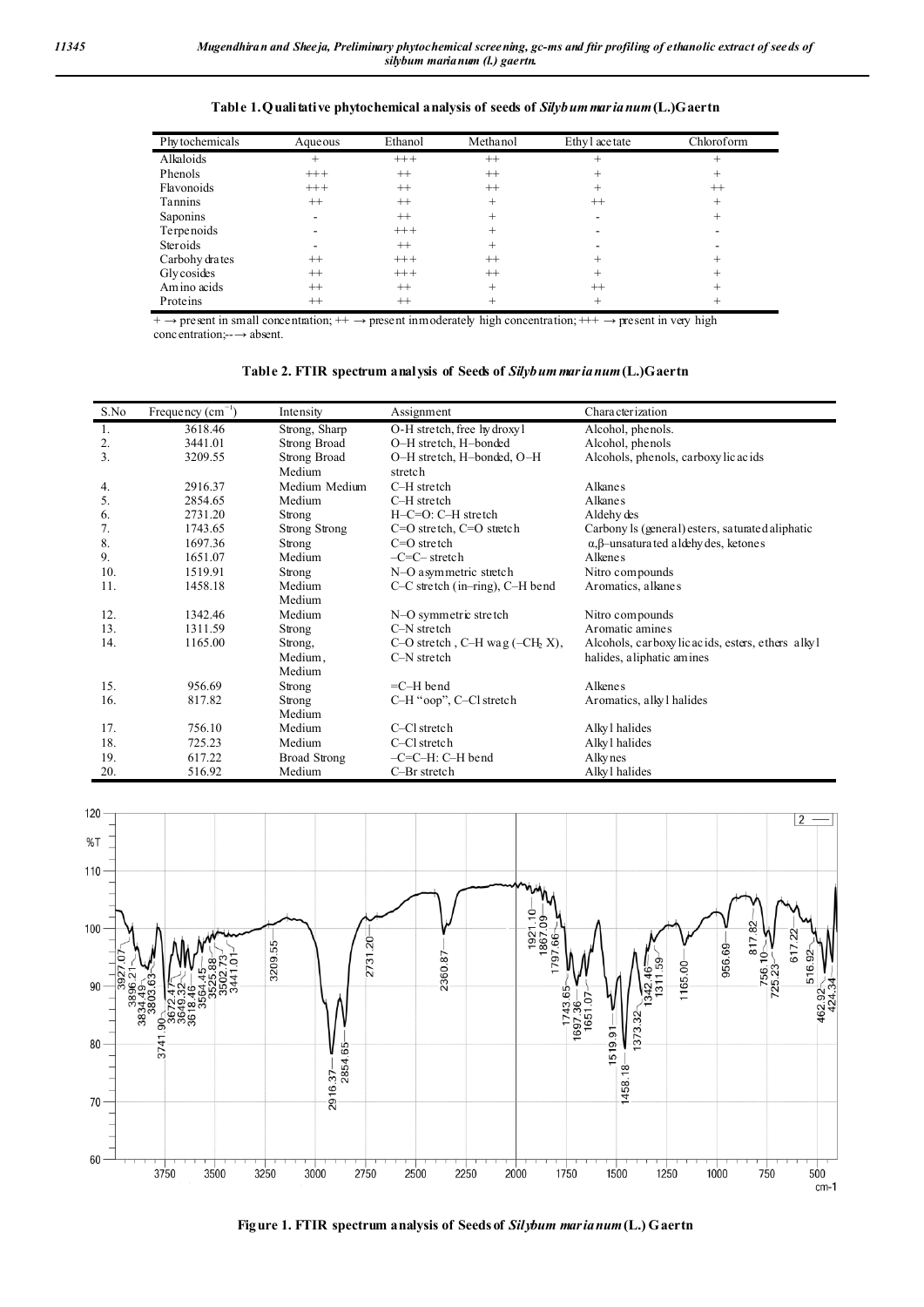## **Table 3. Physical properties of bioactive compounds in** *Silybum marianum***(L.)Gaertn**

| S. No            | R. No  | Name of Compound                                                                       | Molecular<br>formula               | Molecular<br>weight | Registry<br>CAS<br>No. | Peak Area % | <b>Structure</b> |
|------------------|--------|----------------------------------------------------------------------------------------|------------------------------------|---------------------|------------------------|-------------|------------------|
| $\overline{1}$ . | 2.748  | Tricyclo[5.2.2.0(2,6)]Undecan-<br>$11$ -One- $8,9$ Or<br>Silane,<br>Trim ethy lpropoxy | $C_6H_{16}OSi$                     | 132                 | 18173-63-2             | 62.96       |                  |
| $\overline{2}$ . | 2.876  | Acetic Acid, Butyl Ester                                                               | $C_6H_{12}O_2$                     | 116                 | $123 - 86 - 4$         | 0.62        |                  |
| $\overline{3}$ . | 3.324  | Propane, 2,2-Bis(Ethylthio)-                                                           | $C_5H_{14}OSi$                     | 118                 | 1825-62-3              | 3.19        |                  |
| 4.               | 3.588  | Benzene, Ethyl-                                                                        | $C_8H_{10}$                        | 106                 | $100 - 41 - 4$         | 1.93        | 106              |
| $\overline{5}$ . | 3.741  | Benzene, 1,2-Dimethyl-Or<br>O-Xylene                                                   | $C_8H_{10}$                        | 106                 | $:95-47-6$             | 3.30        | 106              |
| 6.               | 3.895  | Methyl<br>$3,3-$<br>Dimethoxy propionate                                               | $C_5H_{12}O_2Si$                   | 132                 | 2345-38-2              | 0.79        | 117<br>0         |
| 7.               | 4.164  | Benzene, 1,2-Dimethyl-                                                                 | $C_8H_{10}$                        | 106                 | $95 - 47 - 6$          | 3.97        | 106              |
| 8.               | 4.858  | Bromobenzene P627                                                                      | $C_6H_5Br$                         | 156                 | $108 - 86 - 1$         | 0.66        | 156<br>.Br       |
| 9.               | 6.592  | Benzene, (1-Methylethyl)-                                                              | $C_9H_{12}$                        | 120                 | 98-82-8                | 0.44        | 12               |
| 10.              | 7.447  | 1,1'-Oxybis[2,2-<br>Ethane,<br>Dimethoxy-                                              | $C_7H_{18}OSi$                     | 146                 | 1825-65-6              | 4.51        |                  |
| 11.              | 9.721  | 1-Hexanol, 2-Ethyl-                                                                    | $C_8H_{18}O$                       | 130                 | $104 - 76 - 7$         | 0.25        | HO <sup>-</sup>  |
| 12.              | 11.290 | $1,3-Bis(1-$<br>Benzene,<br>Methy lethy l)-                                            | $C_{12}H_{18}$                     | 162                 | $99 - 62 - 7$          | 0.30        | 162              |
| 13.              | 11.496 | Disiloxane, Pentamethyl-                                                               | $C_{16}H_{34}O_5Si_2$              | 362                 | 126-80-7               | 5.94        |                  |
| 14.              | 11.851 | $1,3-Bis(1-$<br>Benzene,<br>Methy lethy l)-                                            | $\mathrm{C}_{12}\,\mathrm{H}_{18}$ | 162                 | $99 - 62 - 7$          | 0.38        | 162              |

Continue ………….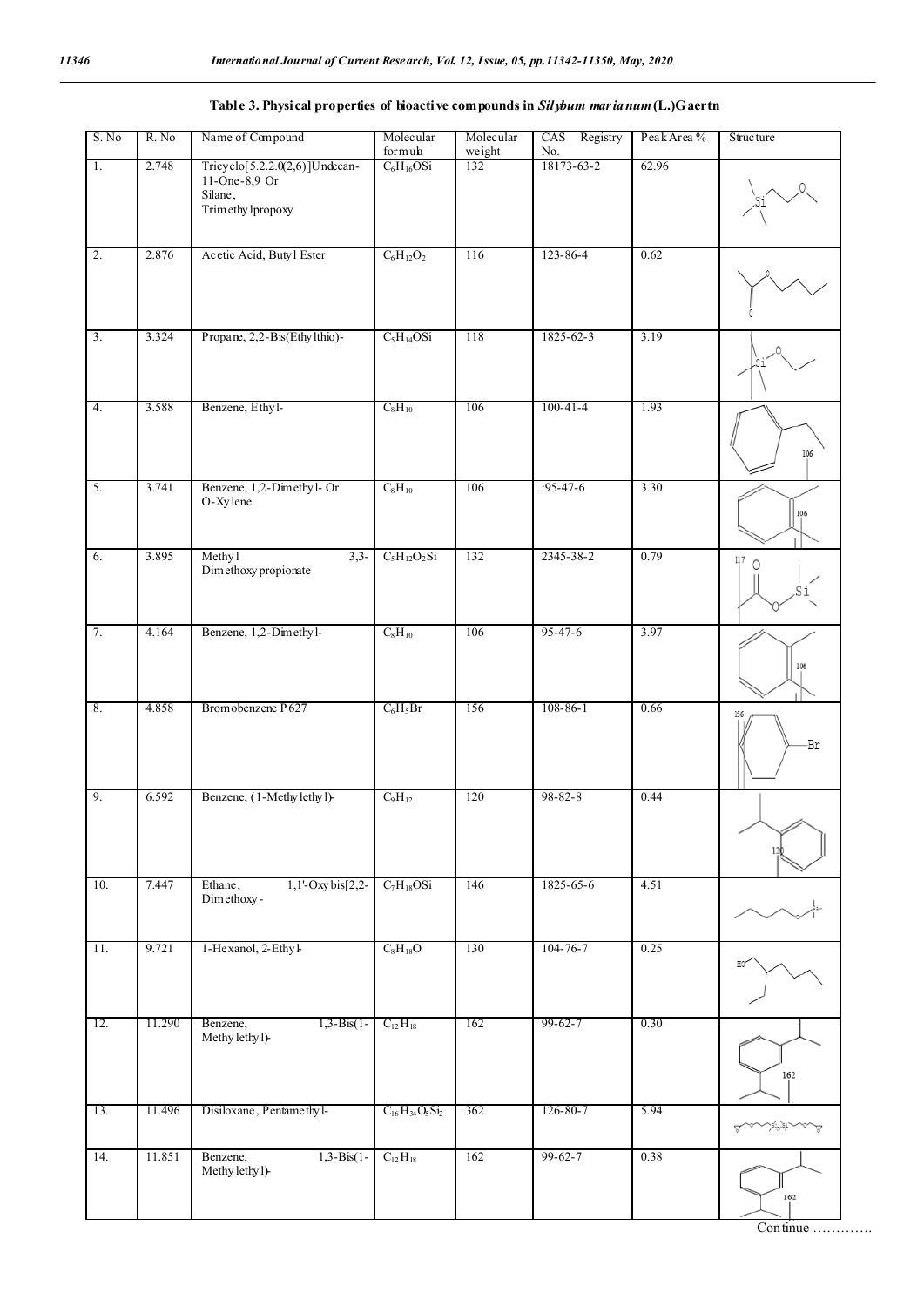| 15.               | 12.055 | 3,5,5-Trimethy l-He xane thiol                  | $C_9H_{18}$           | 126 | 26456-76-8     | 0.16 |                            |
|-------------------|--------|-------------------------------------------------|-----------------------|-----|----------------|------|----------------------------|
| 16.               | 29.215 | 1,2-Benzenedicarboxylic Acid,<br>$\overline{B}$ | $C_{16}H_{22}O_4$     | 278 | $84 - 74 - 2$  | 0.20 |                            |
| 17.               | 33.574 | Phytol                                          | $C_{20}H_{40}O$       | 296 | 150-86-7       | 0.72 |                            |
| 18.               | 40.335 | 1,2-Benzenedicarboxylic Acid,<br>D              | $C_{24}H_{38}O_4$     | 390 | $117 - 81 - 7$ | 0.80 |                            |
| 19.               | 42.678 | Kauran-18-Al, 17-(Acetyloxy)-,<br>(4)           | $C_{20}H_{30}O_3$     | 318 | 471-80-7       | 3.97 | OН<br>318                  |
| 20.               | 44.254 | 1,1,3,3,5,5,7,7,9,9,11,11,13,13,1<br>5,15-Hexa  | $C_{14}H_{44}O_6Si_7$ | 504 | 19095-23-9     | 0.25 | BaBرةڤرىغڤرىغڤرىغڤرىغڤرBaB |
| 21.               | 45.738 | 1-Octadecanol                                   | $C_{15}H_{32}O$       | 228 | $629 - 76 - 5$ | 0.17 |                            |
| 22.               | 46.233 | Octasiloxane,<br>1,1,3,3,5,5,7,7,9,9,11,11,13,1 | $C_{29}H_{48}O$       | 412 | $83 - 48 - 7$  | 0.25 |                            |
| $\overline{23}$ . | 51.436 | Stigmasterol                                    | $C_{29}H_{50}O$       | 414 | $83 - 47 - 6$  | 1.31 |                            |
| 24.               | 52.778 | Beta.-Sitosterol                                |                       |     |                | 2.91 |                            |



**Figure 2. GC-MS chromatogram of** *Silybum marianum***(L.)Gaertn.**

*auriculata, Phyllanthus maderaspatensis,* and *Solanum torvum*. Hence, an attempt is made in the present study to analyze the functional groups of phytoactive compounds present in the leaf extracts (in different solvents such as petroleum ether, chloroform, ethyl acetate and methanol) of the four Indian medicinal plants, *Phyllanthus amarus, Senna*

*auriculata, Phyllanthus maderaspatensis* and *Solanum torvum* by FT IR spectroscopic analysis (Ramamurthy and Kennan, 2007). Traditional medicine also kno wn as indigenous or folk medicine comprises of medical knowledge systems that had been developed over generations within various societies before the era o fmodern medicine.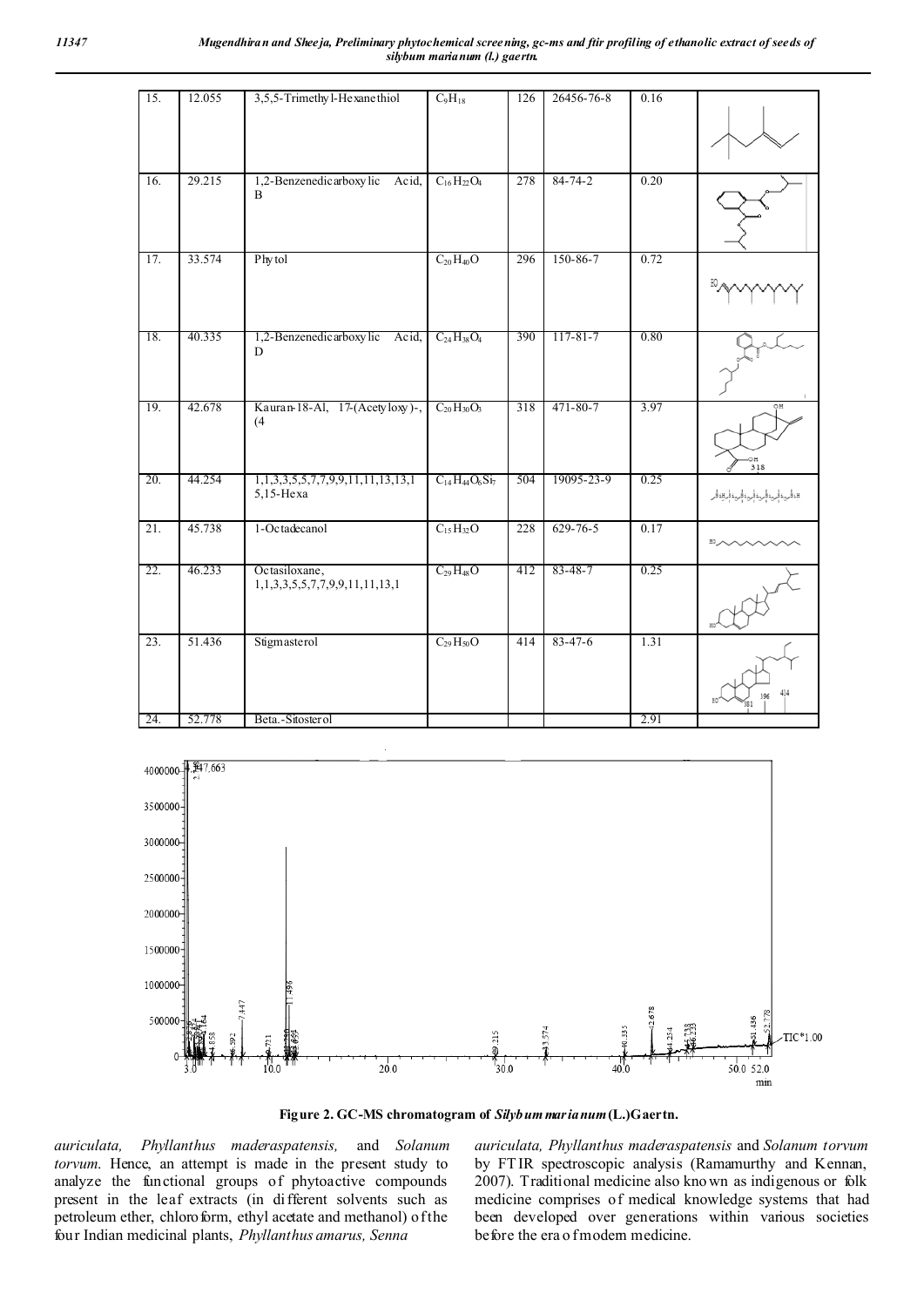Traditional medicines are prepared from a single plant or a combination of more than one plant. Indian contribution to the herbal market and emphasis on nov el research is continuously increasing. Phytochemical constituents are responsible for the medicinal activity of plant species (Parag, 2013). This plant also grows in many regions in Iran. Extracts from the mature milk thistle seeds are used as a medical remedy for liver disease, liver cirrhosis and to prevent liver cancer (Raaman, 2006; Angeles *et al*., 2005; Ramasamy and Agarwal, 2008; Baya Mhamdi *et al*., 2016; Bahram *et al*., 2009). Achachlouei and Damirchi, determine the oil composition of some varieties of milk thistle seeds grown in different parts of Iran. In this paper, qualitative and quantitative characterization of 4 desmethyl-, 4-monomethyl-, and 4, 40-dimethylsterols was also carried out by the saponification of oil samples and then fractionation of the total sterols by preparative-TLC followed by GC and GC–MS analyses.

These data can help to introduce the milk thistle seeds oil as a valuable by-product of silymarin production and its potential application in food preparation. Baya Mhamdi *et al*., 2016 determination of *Silybum marianum* seeds composition through their fatty acids, essential oil, phenolic analysis the study of the antioxidant activity of their methanolic extracts. The seeds have been used as a coffee substitute. The fruits were traditionally employed to stimulate milk production. *Silybum marianum* has been shown to have clinical applications in the treatment of toxic hepatitis, fatty liver, cirrhosis, ischemic injury, radiation toxicity, and viral hepatitis. Silymarin (a mixture of at least 4 closely related flavonolignans extracted from *Silybum marianum),* offers good protection in various toxic models of experimental liver diseases in laboratory animals. It acts by antioxidative, antilipid peroxidative, antifibrotic, anti-inflammatory, membrane stabilizing, immunomodulatory, and liver regenerating mechanisms (Amiridumari *et al*., 2013).

*Silybum* has been used medicinally throughout Europe as a remedy for depression and liver problems for hundreds and perhaps thousands of years. The ancient Greeks described its medicinal properties in their herbals and Roman legionnaires carried the plants and seeds with them to Europe as food and medicine. Recent studies have validated this time-honoured herbal knowledge, proving *Silybum's* ability to protect the liver from alcohol and other forms of toxic damage. A study by Flora *et al*., 1996 revealed that 31% of patients were taking OTC milk thistle as an alternative agent for liver diseases. Dioscorides, the famous Greek herbalist, wrote about the use of tea from milk thistle seed against snake poison/bite (Greive, 1981). The use of milk thistle against hyperbilirubinemia was described by Pliny, The Elder (AD 23–79) (Foster, 1991). Later, in 1596, Gerarde considered milk thistle as the best remedy against black bile or melancholy (Hobbs, 1987).

Furthermore, in 1787 the seeds and the roots of the plant were noted as an excellent remedy to treat liver and spleen obstruction and to cure jaundice along with expelling stones (Greive, 1981).

#### **Identification of Compounds**

Interpretation of the mass spectrum of GC-MS w as conducted using the database of National Institute Standard and Technology (NIST) having more than 62,000 patterns. The spectrum of the known component was compared with the spectrum of the known components stored in the NIST library.

The name, molecular weight, and structure of the components of the test materials were ascertained.

### **CONCLUSION**

Constituents in the plants studied. In the present study 24 compounds from the ethanolic Seed extract of *Silybum marianum* L. were identified by Gas-chromatography– Mass spectrometry (GC-MS) analysis. The biological activities of each of the identified phytocomponents used for antimicrobial, antifungal, antioxidant, anti-tumour, and anti-cancer activities were studied. Chemical identification of the plant constituents was conducted based on their retention time (RT), molecular formula, molecular w eight, and mass spectral d ata, as well as by computer search mass spectral databases. The chemical structures and medicinal properties were also identified. The presence of phytochemicals (secondary metabolites) is responsible for their therapeutic effects. It further reflects hope for the development o fmany more novel therapeutic agents or templates from su ch plants, which in the future may s erve the production of synthetically improved therapeutic agents.

## **REFERENCES**

- Abeer Fauzi Al-Rubaye., Imad Hadi Hameed and Mohanad Jawad Kadhim., 2017. A Review: Uses of Gas<br>Chromatography-Mass Spectrometry (GC-MS) Chromatography-Mass Spectrometry (GC-MS) Technique for Analysis of Bioactive N atural Compounds of Some Plants. *International Journal of Toxicological and Pharmacological Research*, 9(1): 81-85.
- Aja, P. M., Ugwuokechukwu, P.C., Okoro, C. O., Nweke, O. L., Ali Ikechukwu, A. and Ogbu Amiridumari, H., Sarir, H., Afzali, N., and Fanimakki, O., 2013. Effects of milk thistle seed against aflatoxin B1 in broiler model. *J Res Med Sci.*, 18(9): 786-790.
- Andrew, M., 2007. Role of advances in chromatographic techniques in phytochemistry. *Phytochemistry*, 68: 2785- 2797.
- Angeles, S.M., Fernandez-Tarrago, J., Purificacion, C., 2005. Yeast extract and methyl jasmonate-induced silymarin production in cell cultures of *Silybummarianum* (L.) Gaertner. *J Biotechnol* ., 119:60–69.
- Awad, A.B., Ying-Chen., Fink, C.S., and Hennessey, T. 1996. beta –Sitosterol inhibits HT-29 human colon cancer cell growth and alters membrane lipids. *Anticancer Research,*  16(15): 2797- 2804.
- Baby Shalini, V., Sriman Narayanan, J. 2015. Characterization studies on medicinal plants of Andrographis paniculata (Nees). *Journal of Medicinal Plants Studies,* 3(5): 96- 102.
- Bahram Fathi-Achachlouei and SodeifAzadmard-Damirchi., 2009. Milk Thistle Seed Oil Constituents from Different Varieties Grown in Iran. *J Am Oil Chem Soc*., 86: 643– 649.
- Bailey L H. 1949. Manual cultivated plants: most commonly grown in the Continental United States and Canada. *The Macmillan Company New York*.
- BayaMhamdi, FetenAbbassi, AbderrazakSmaoui, Chedly Abdelly, and Brahim Marzouk, 2016. Fatty acids, essential oil and phenolics composition of Silybummarianum seeds and their antioxidant activities. *Pak. J. Pharm. Sci*., 29 (3): 951-959.
- Chaman Lal and Verma, L.R. 2006. Use of certain bioproducts for insect-pest control. *Indian Journal of Traditional Knowledge*, 5(1): 79- 82.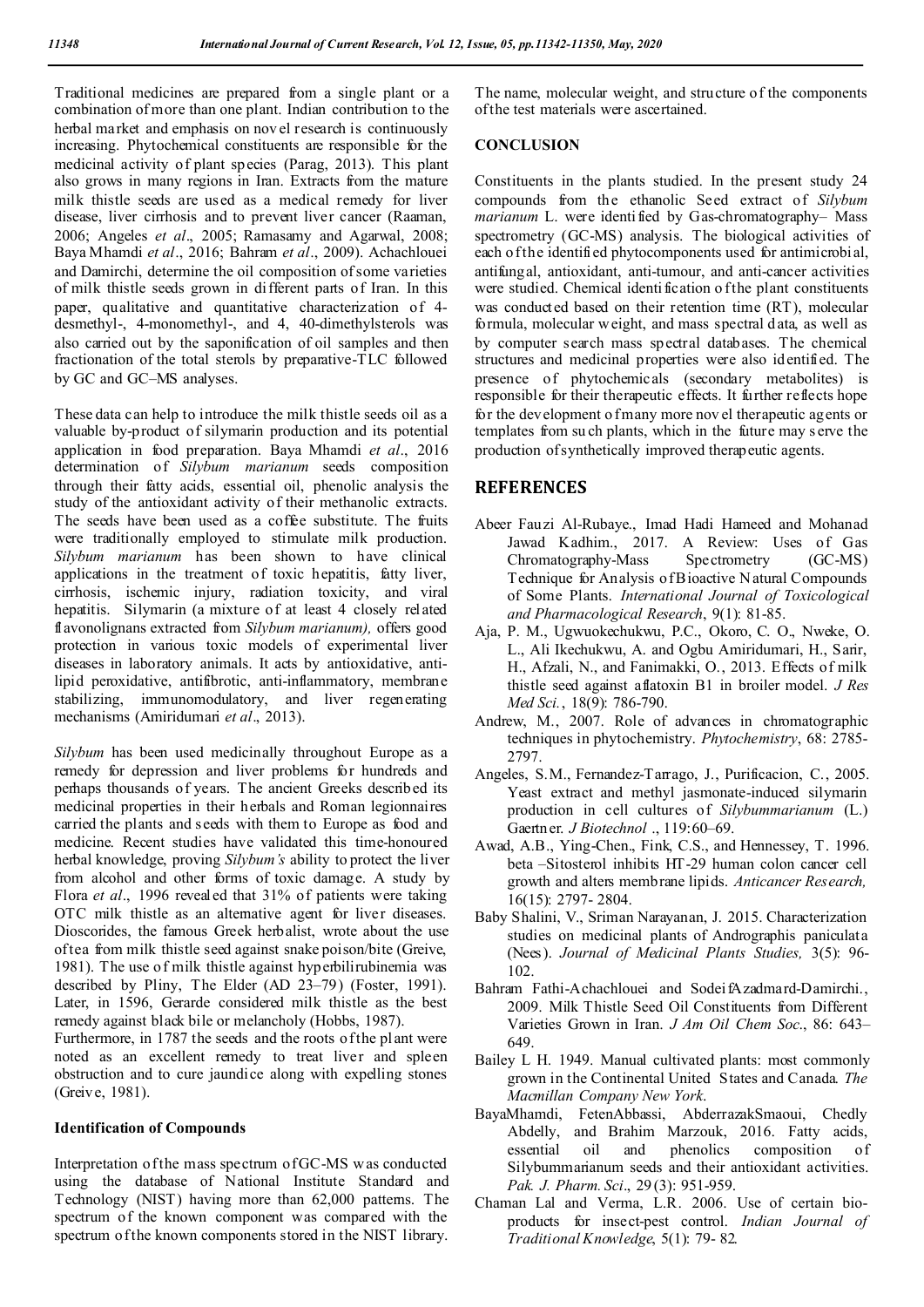- Christoph Grondal and Dieter Enders., 2007. A Direct Organocatalytic Entry to Selectively Protected Aldopntose and Derivatives. *Adv. Synth. Catal*., 349(4-5), 694-702.
- De-Fatima, A., Modolo, L.V., Conegero, L.S., Pilli, R.A., Ferreira, C.V., Kohn, L.K., and de-Carvalho, J.E. 2006. Lactones and their derivatives: biological activities, mechanisms of action, and potential leads for drug design. *Curr. Med. Chem*., 13: 3371-3384.
- El-Mallah, M.H., El-Shami, S.M. and Hassanein, M.M. 2003. Detailed studies on some lipids of *Silybummarianum* (L.) seed oil. *Grasasy- Aceites*., 54:397–402.
- Flora, K. D., Rosen, H. R., and Benner, K. G., 1996. T he use of n aturopathic remedies for chronic liver disease. *Am. J. Gastroenterol*. 91: 2654–2655.
- Flora, K., Hahn, M., Rosen, H., and Benner, K. 1998. Milk thistle (*Silybummarianum*) for the therapy of liver disease. *Am. J. Gastroenterol*., 93: 139–143.
- Foster, S., 1991. Milk thistle: *Silybummarianum*. Botanical Series, (305). Austin, TX: American Botanical Council.
- Funk, V.A., Bayer, R., and Keeley, S., 2005. Everywhere but Antarctica: using a supertree to understand the diversity and distribution of the Compositae. In: Friis I, Balslev H (Eds.) Proceedings o fa symposium on plant diversity and complexity patterns – local, regional and global dimensions, *Copenhagen*. 343-374.
- Fyson, P. F., 1915-20. The Flora of the Nilgiri and Pulney Hill Tops. *Superintendent, Government Press, Madras*, **3.**
- Gamble, J. S., and Fischer, C. E. C., 1935. Flora of the Presidency of Madras. *BotanicalSurvey of India, Calcutta*, **3**.
- Gaurav Kumar, L., Karthik and Bhaskara Rao, K.V. 2010. Phytochemical composition and in vitro Antimicrobial activity of *Bauhinia racemosa*Lamk. (CAESALPINIACEAE). *International Journal of Pharmaceutical Sciences and Research*. 1(11): 51-58.
- Greive, M., 1981. A Modern Herbal, Vol. 2. New York, NY: Dover Publications.
- Hadolin, M., Skerget, M., Knez, Z. and Bauman, D., 2001. High-pressure extraction of vitamin E-rich oil from *Silybummarianum*L. *Food Chem*., 74:355–364
- Hobbs, C., 1987. Milk Thistle: The Liver Herb. Capitola, CA: Botanica Press.
- Iqbal Ahmad., Farrukh Aqil., 2007. In vitro efficacy of bioactive extracts of 15medicinal plants against ESbL producing multidrug-resistant enteric bacteria. *Microbiological Research*, 62: 264 -275.
- Jayapriya, G., Gricilda Shoba, F., 2015. GC-MS analysis of bio-active compounds in methanolic leaf extracts of *Justicia adhatoda* L. *Journal of Pharmacognosy and Phytochemistry*, 4(1): 113-117.
- Kadhim, M.J., Sosa, A.A. and Hameed, I.H., 2016. Evaluation of antibacterial activity and bioactive chemical analysis of *Ocimumbasilicum*using Fourier transform infrared (FT-IR) and gas chromatography-mass spectrometry (GC-MS) techniques. *International Journal of Pharmacognosy and Phytochemical Research*, 8(6): 127- 146.
- Kareru, P.G., Keriko., Gachanja, J.M., and Kenji, A.N., 2008. Direct detection of triterpenoid saponins in medicinal plants. *African Journal of Traditional, Complementary, and Alternative Medicines*, 5 (1): 56 60.
- Kaushik, J.C., Arya Sanjay., Tripathi, N.N. and Arya, S., 2002. Antifungal properties of some plant extracts against the

damping off fungi of forest nurseries. *Indian Journal of Forestry*, 25: 359-361.

- Khan, S.A., Khan, K.H., Zak, A.S., Waheed, I., Raie, M.Y., and Bhatty, M.K., 1985. Fatty acids from indigenous resources for possible industrial applications. VIII. Investigations of some species o f Compositae family. *Pak J Sci Ind Res*., 28:400–402.
- Ki-Hyun Kim.,Ji-Won Ahn. and Sudhir Kumar Pandey.,2019. Comparison of GC-MS calibration properties o f Volatile Organic Compounds and Relative Qu antification without Calibration Standards. *Journal of Chromatographic Science*, 49: 19-28.
- Mathew K M. 1983. The Flora of the Tamil Nadu, and Carnatic. *The Rapinat Herbarium, St. Joseph's College, Tiruchirapalli*, 1969, 3.
- Mathew, S., Abraham, E.T. 2006. *In vitro* antioxidant activity and scavenging effects of *Cinnamomumverum*leaves extract assayed by different methodologies. *Food Chem Toxic*., 44:198-206.
- Milne, A. 1993. Inhalational and local anesthetics reduce tactile and thermal responses in *Mimosa pudica* L. *Masui,*: 1190-1193.
- Mohamad S Abdul- Aziz., Amal, S., Hathout., Aziza A El-Neleety., Ahmed A Hamed., Bassem A Sabry., Soher E Aly., and Mosaad Attia Abdul- Wahhab. 2019. Molecular identification of actinomycetes with antimicrobial, antioxidant, and anticancer properties *Biological and Environmental Sciences*, 10(2): 218-231.
- Mohammed, G.J., Kadhim, M.J., Hussein, H.M., 2016. Characterization of bioactive chemical compounds from *Aspergillus terreus*and evaluation of antibacterial and antifungal activity. *International Journal of Pharmacognosy and Phytochemical Research*, 8(6): 889- 905.
- Mohan, V.R., Jegadeswari, P., Nishanthini, A., Muthukumarasamy, S. 2012. GC-MS Analysis of Bioactive Compounds of Aristolochiakrysagathra (Aristolochiaceae). *Journal of Current Chemical and Pharmaceutical Sciences*, 2(4): 226-236.
- Muruganantham, S., Anbalagan, G., Ramamurthy, N. 2009. FT-IR and SEM-EDS Comparative Analysis of Medicinal Plants, *Eclipta alba* Hassk, and *Ecliptaprostrata* Linn. *Romanian Journal of Biophysics*, 19(4): 285-294.
- Nair, N. C., and Henry, A. N., 1983. Flora of Tamil NaduSeries 1: Analysis Vol. 1. *Botanical Survey of India, Howrah. Nature*, 446: 1079–1081.
- NeeranjanaMehra and Navin Kumar Jain, 2019. Comparative phytochemical screening of *Curcuma angustifolia, Curcuma decipiens*, and *Curcuma longa* by using GC-MS. *Journal of Pharmacognosy and Phytochemistry*; 8(2): 1227-1234.
- Parag, A., Pednekar., Bhanu, R., 2013. Antimicrobial and Antioxidant potential with FTIR analysis of *Ampelocissuslatifolia* (roxb.) Planch. Leaves. *Asian Journal of Pharmaceutical and Clinical Research*, 6(1): 67-73.
- Patience, N. 2016. The Gas Chromatography- Mass spectrometry (GC-MS) Analysis of Ethanol leaf-extract of Vigna unguiculata (Cowpea). *International Journal of Research and Review in Pharmacy and Applied Science*, 6(1): 1284-1289.
- Peach, D., and Tracey, M.V. 1955. Modern methods of plant analysis. 4th edn., *Springer Berlin, Verlag*., 373 - 374.